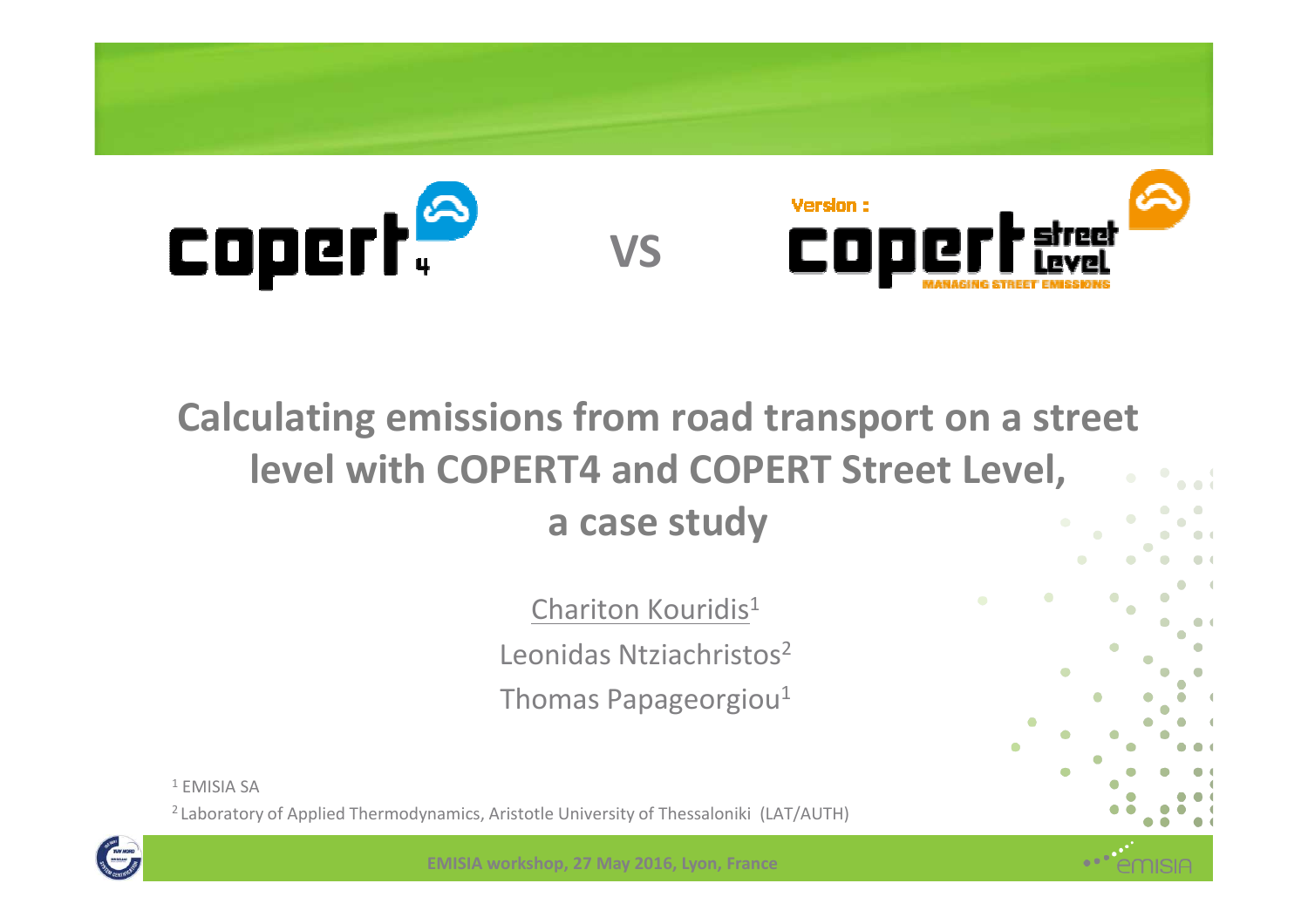# **COPERT 4**

- $\rightarrow$  It is a model used to calculate air pollutant and greenhouse gas emissions from road transport
- $\rightarrow$  The development and continuous update is coordinated by the European Environment Agency (EEA)
- $\rightarrow$  The methodology is part of the EMEP/EEA air pollutant emission inventory guidebook and is consistent with the 2006 IPCC Guidelines for the calculation of greenhouse gas emissions.
- $\rightarrow$  It has been initially developed to help national experts compile their emission inventories.
- COPERT4 is an average speed emission model.

 $Emission[g] = VehiclePopulation[veh] \times Annual Mileage[km] \times EmissionFactor$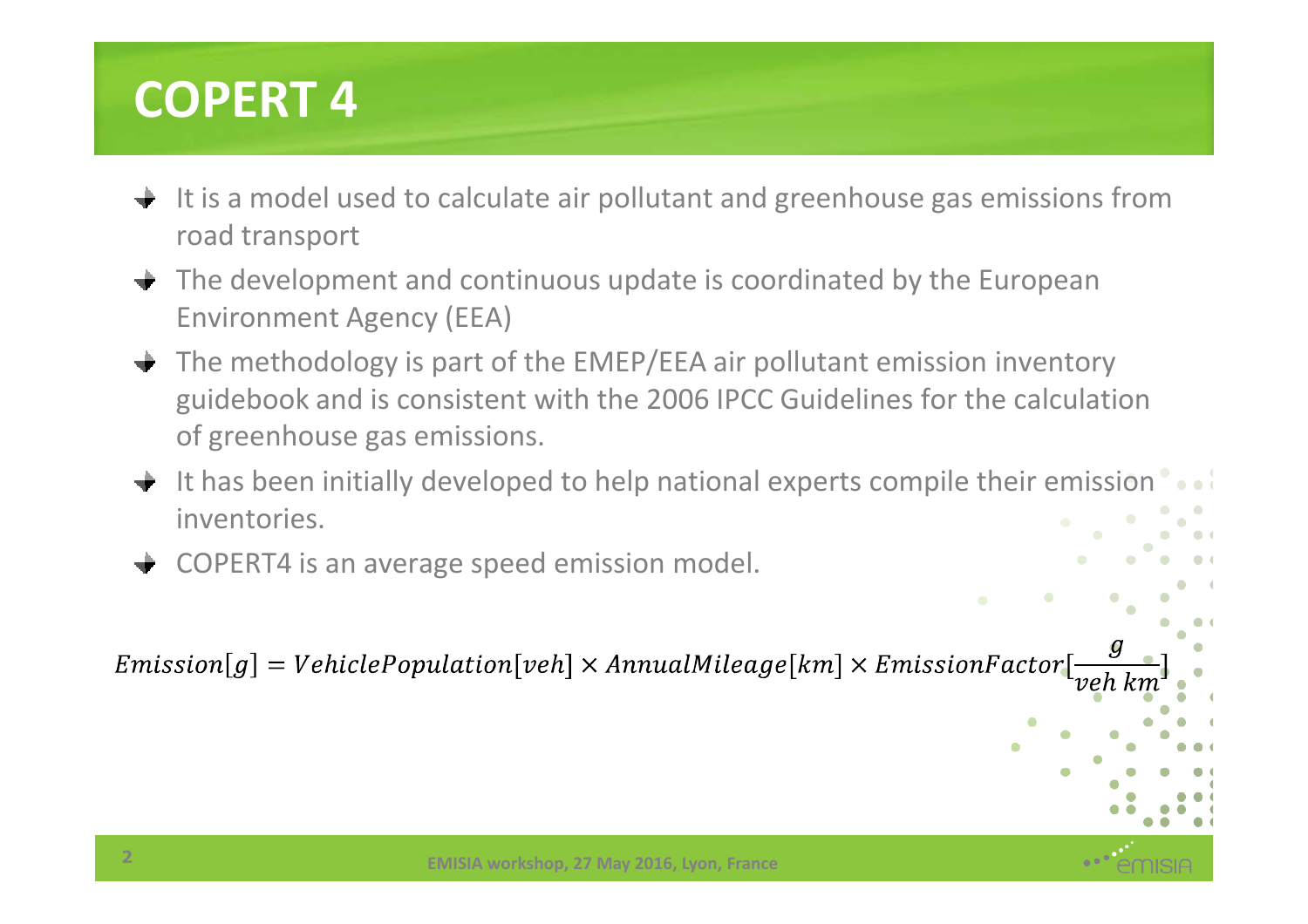## **COPERT Street Level**

- $\rightarrow$  It is a model used to calculate emissions from road transport
- **→** The development and continuous update is performed by EMISIA SA
- $\rightarrow$  The methodology is based on the hot emission factor calculation of the EMEP/EEA air pollutant emission inventory guidebook.
- $\rightarrow$  It has been initially developed to work alongside traffic analysis models in order to calculate emissions on a road network.

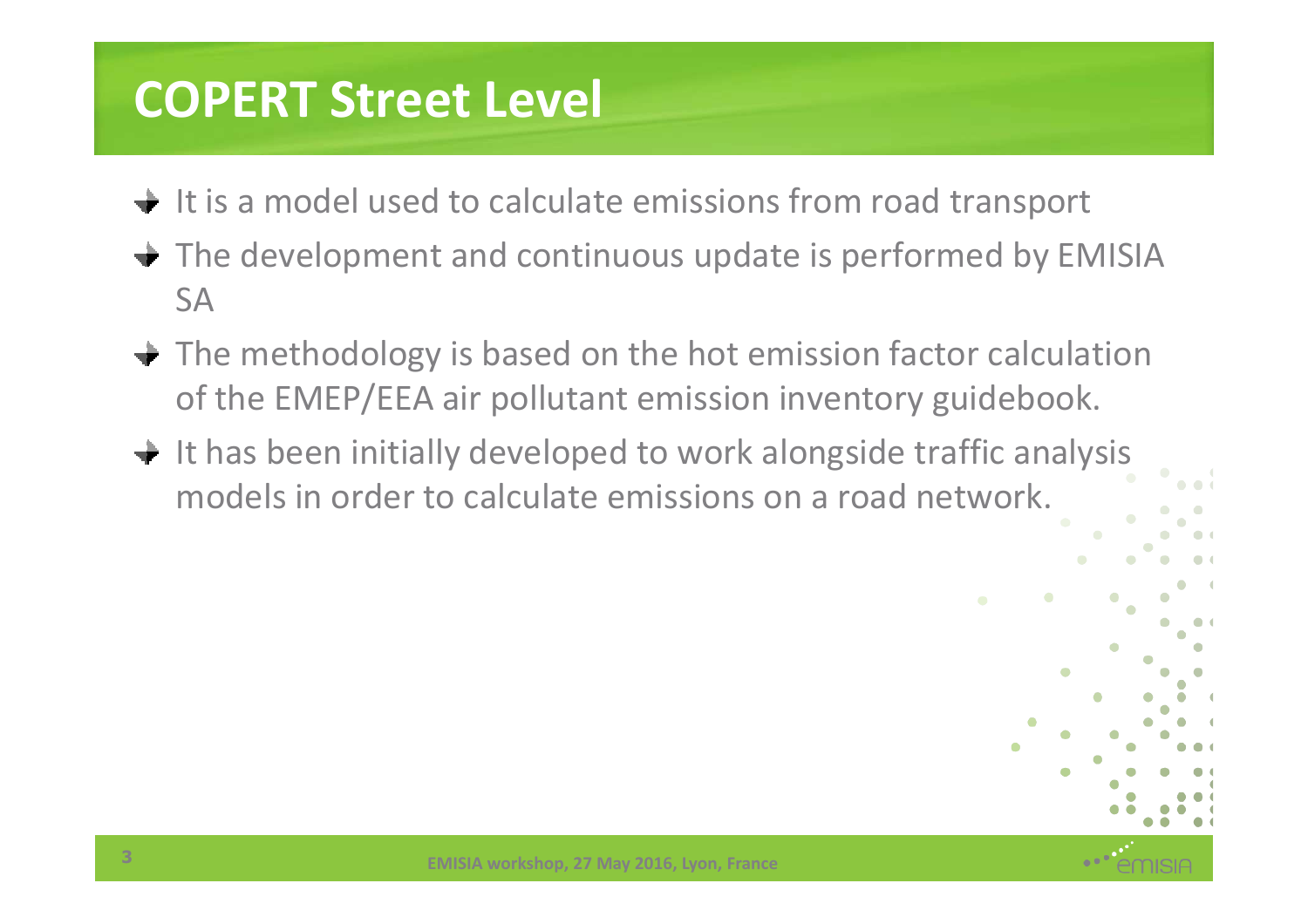### **COPERT Street Level calculation flowchart**



emisiA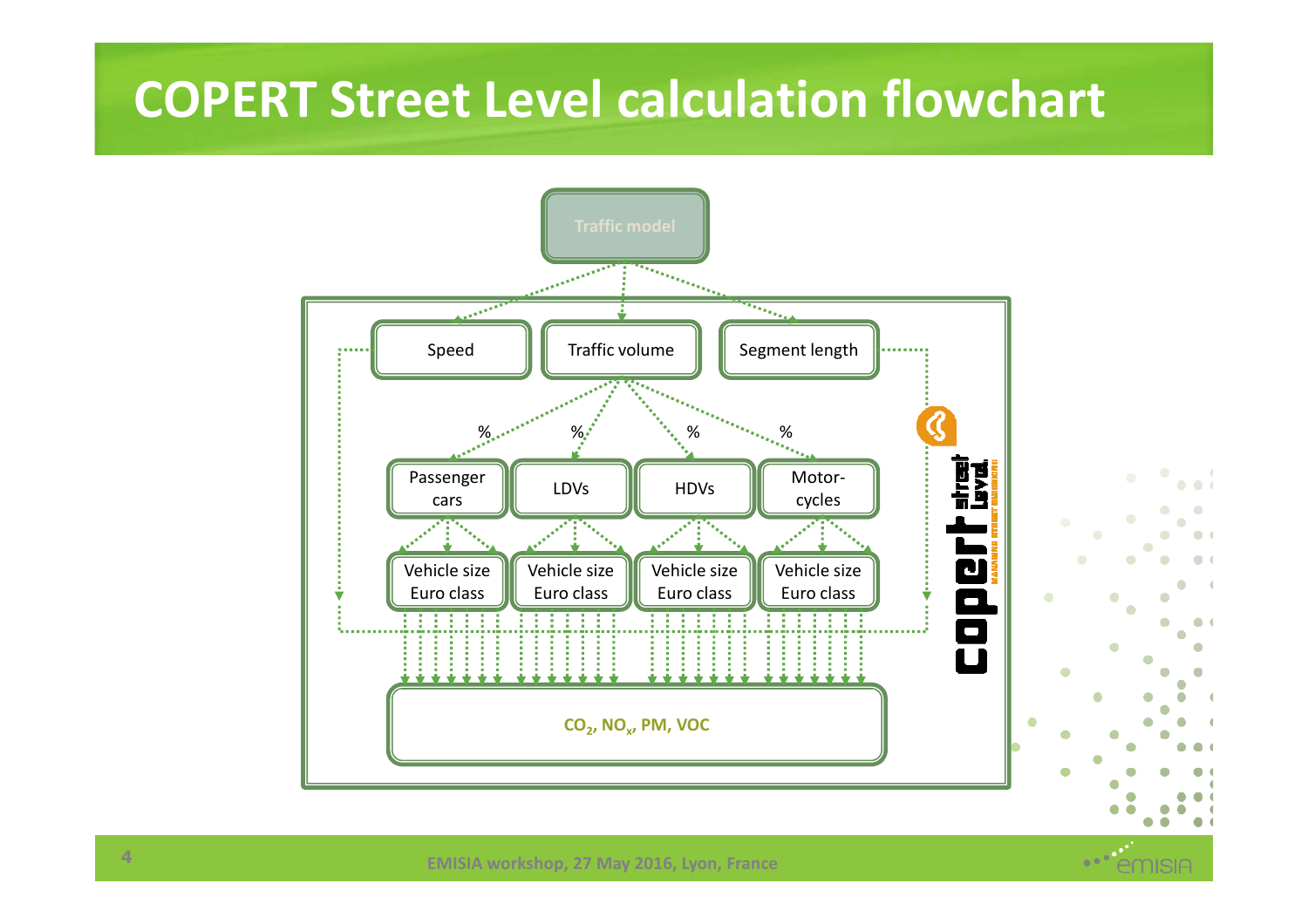### **COPERT vs COPERT Street Level**

|                                          | <b>COPERT</b>                                            | <b>COPERT street level</b>             |   |
|------------------------------------------|----------------------------------------------------------|----------------------------------------|---|
| Minimum temporal level                   | Year                                                     | Hour                                   |   |
| Minimum spatial level                    | City                                                     | Small road                             |   |
| <b>GIS visualization</b>                 | <b>No</b>                                                | Yes                                    |   |
| <b>Emissions covered</b>                 | <b>Regulated and Non</b><br>Regulated<br>pollutants, GHG | CO, $CO_2$ , NO <sub>x</sub> , PM, VOC |   |
| <b>Energy consumption</b><br>calculation | Yes                                                      | <b>Not</b>                             |   |
| Automated scenario<br>execution          | <b>No</b>                                                | Yes                                    |   |
| Input data                               | Important<br>requirement                                 | Flexible                               | ۵ |



NISIA

 $\blacksquare$ ٠

 $\alpha$  )

 $\sim$   $\sim$  $\bullet$   $\bullet$   $\bullet$ 

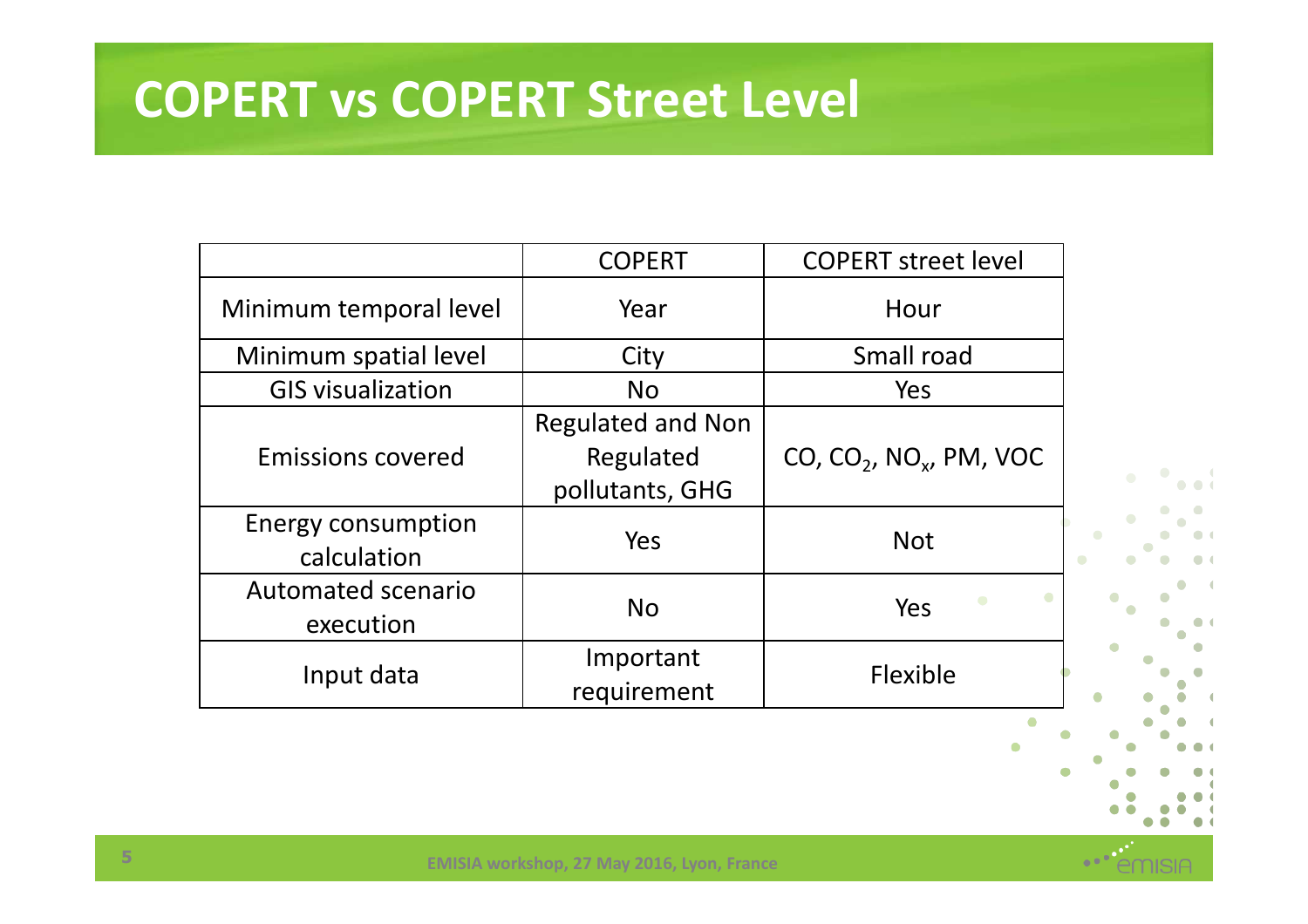# **Scenario description (1/3)**

- $\div$  3 scenarios for a business day for the city of Thessaloniki (2015, 2020, 2025 and 2030)
- Pollutants covered CO<sub>2</sub>, NO<sub>x</sub>, PM and VOC
- **→ WISERIDE database** 
	- + direct input to COPERT Street Level
	- + post processing required for COPERT4

|                           | <b>COPERT Street Level</b>                    |                          | <b>COPERT4</b>       |                           |
|---------------------------|-----------------------------------------------|--------------------------|----------------------|---------------------------|
|                           | Aggregation level                             | Source of<br>information | Aggregation<br>level | Source of<br>information  |
| Activity                  | Road segment, hour,<br>major vehicle category | <b>WISERIDE</b>          | Vehicle type         | WISERIDE.<br><b>SIBYL</b> |
| Speed                     | Road segment, hour,<br>major vehicle category | <b>WISERIDE</b>          | Vehicle Type         | <b>WISERIDE</b>           |
| Vehicle<br>categorization | Vehicle type (included in the<br>model)       | <b>SIBYL</b>             | Vehicle type         | <b>SIBYL</b>              |
|                           |                                               |                          |                      |                           |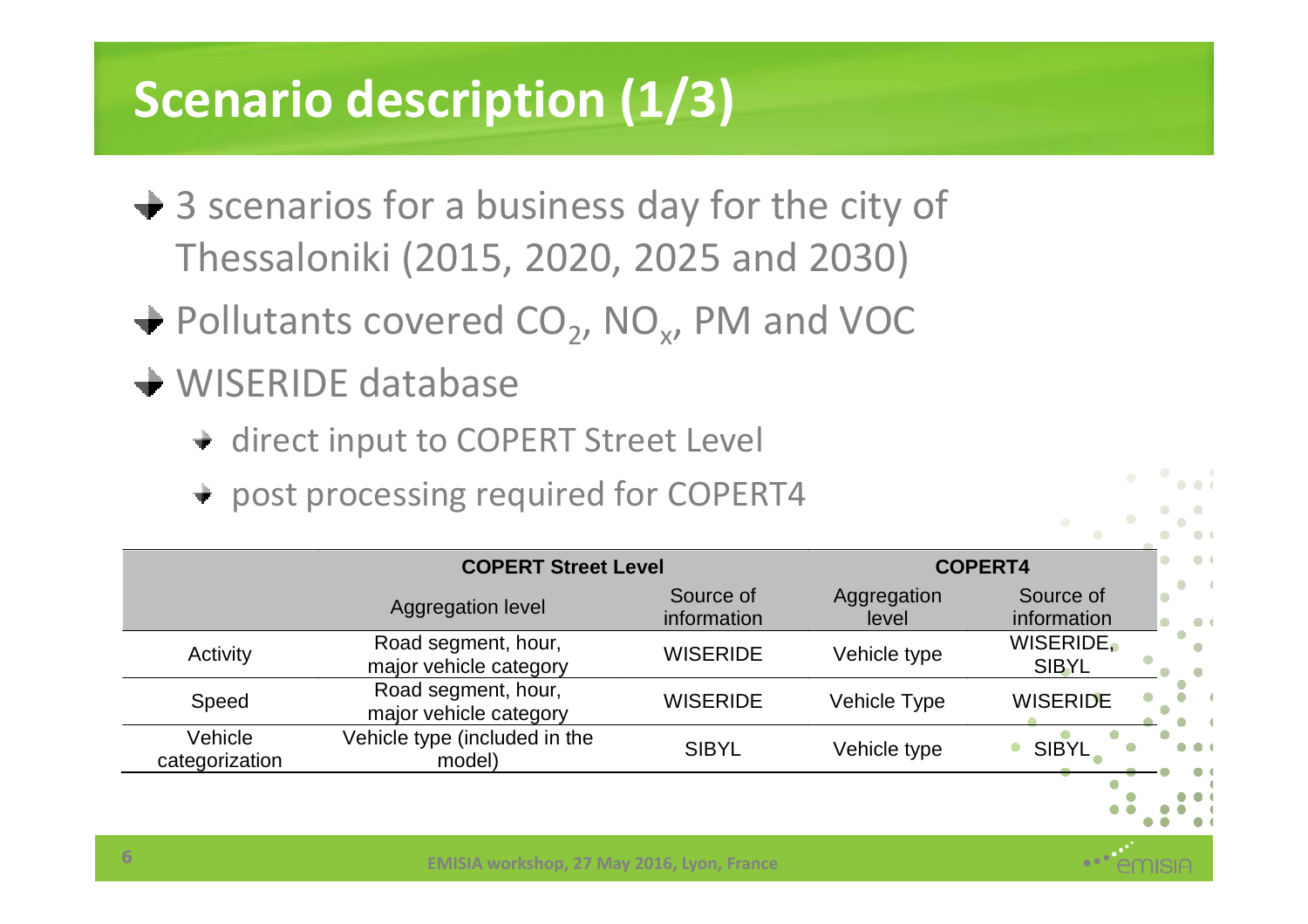# **Scenario description (2/3)**

#### $\div$  Business as usual

- WISERIDE database for a business day
- $\rightarrow$  Dieselisation
	- + 2011 Diesel passenger car ban lifted in Thessaloniki

| %             | 2015 | 2020 | 2025 | 2030 |           |
|---------------|------|------|------|------|-----------|
| Gasoline      | 36   | 32   | 28   | 23   |           |
| <b>Diesel</b> | 64   | 68   | 72   | 77   |           |
|               |      |      |      |      |           |
|               |      |      |      |      | $\bullet$ |
| $\%$          |      | 2015 | 2020 | 2025 | 2030      |
| Diesel - BAU  |      | 3.8  | 7.2  | 10.9 | 12.4      |
|               |      |      |      |      |           |



13.6



Diesel - Dieselisation 4.5 8.0 11.9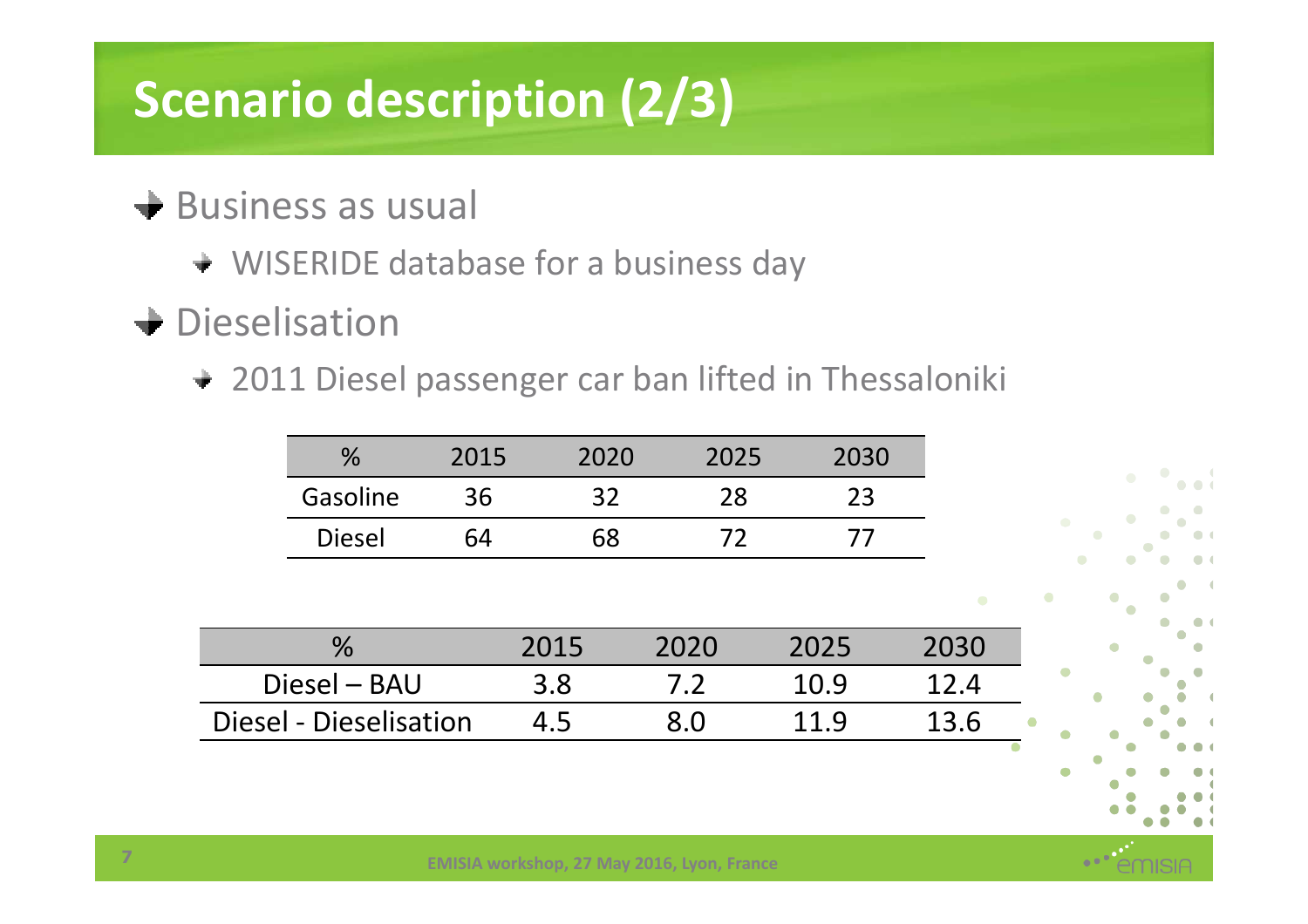# **Scenario description (3/3)**

#### $\div$  Metro

- + 31 km lines
- + about 2.7 million passengers per day
- half would replace passenger car activity
- $\div$  the city was divided in 2 zones, around stations and other city

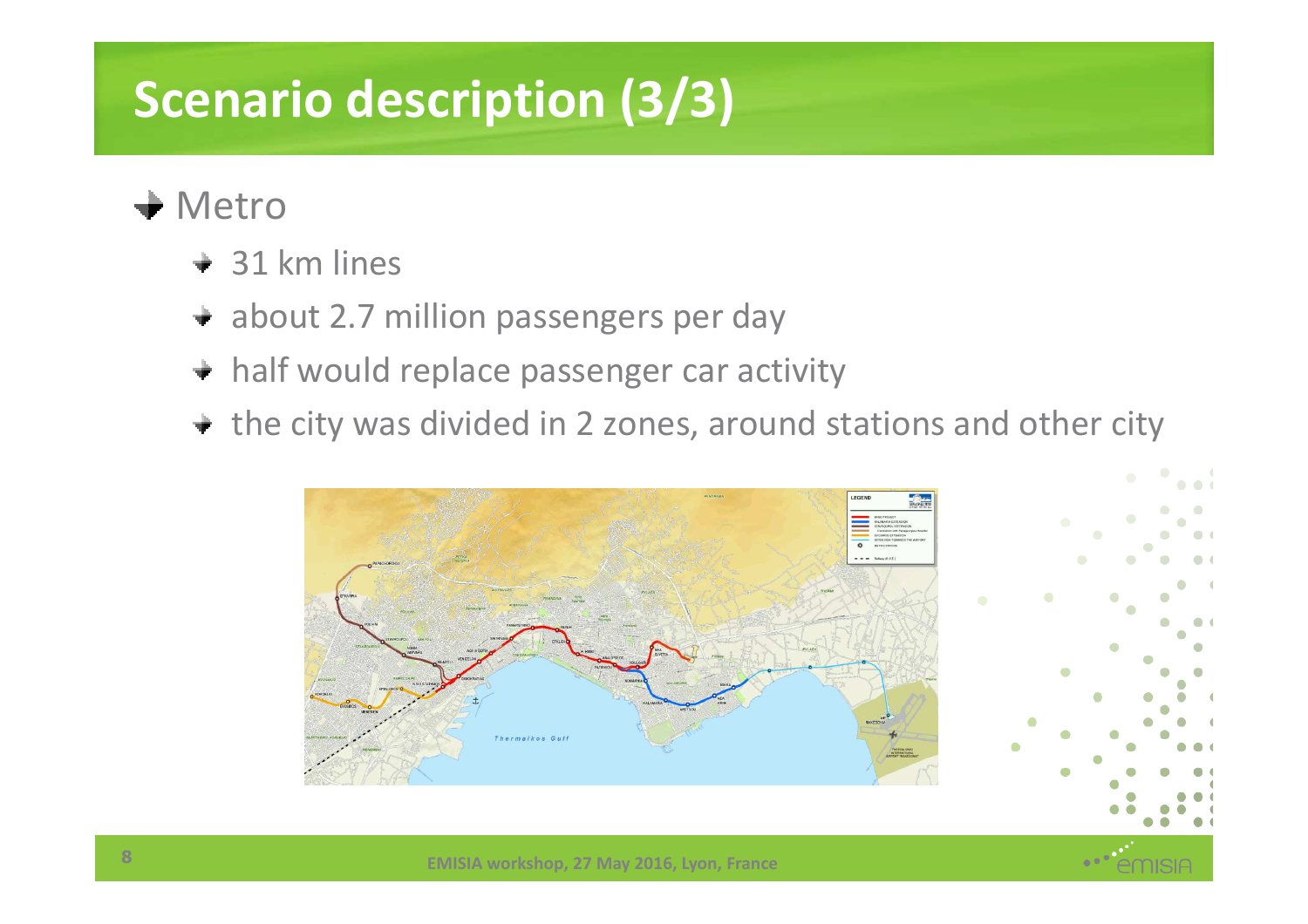## **Results – COPERT4**

#### **→ 3 scenarios, 4 years each**

| Scenario      | Model   | Pollutant       | 2015      | 2020      | 2025      | 2030      |  |
|---------------|---------|-----------------|-----------|-----------|-----------|-----------|--|
|               |         | CO <sub>2</sub> | 6,265,966 | 5,996,888 | 5,720,345 | 5,538,284 |  |
| <b>UAS</b>    |         | NO <sub>v</sub> | 13,802    | 10,504    | 8,121     | 6,943     |  |
|               |         | PM              | 615       | 452       | 315       | 249       |  |
|               |         | <b>VOC</b>      | 31,431    | 23,157    | 16,943    | 15,457    |  |
| Dieselisation |         | CO <sub>2</sub> | 6,263,614 | 5,994,773 | 5,718,047 | 5,535,765 |  |
|               | COPERT4 | $NO_{v}$        | 13,847    | 10,548    | 8,164     | 6,986     |  |
|               |         | <b>PM</b>       | 615       | 452       | 315       | 249       |  |
|               |         | <b>VOC</b>      | 31,430    | 23,156    | 16,942    | 15,456    |  |
|               |         | CO <sub>2</sub> | 6,046,740 | 5,787,296 | 5,520,204 | 5,344,217 |  |
| Metro         |         | $NO_{v}$        | 13,361    | 10,180    | 7,881     | 6,744     |  |
|               |         | <b>PM</b>       | 593       | 436       | 304       | 240       |  |
|               |         | <b>VOC</b>      | 30,319    | 22,335    | 16,341    | 14,908    |  |

results in tones

a a f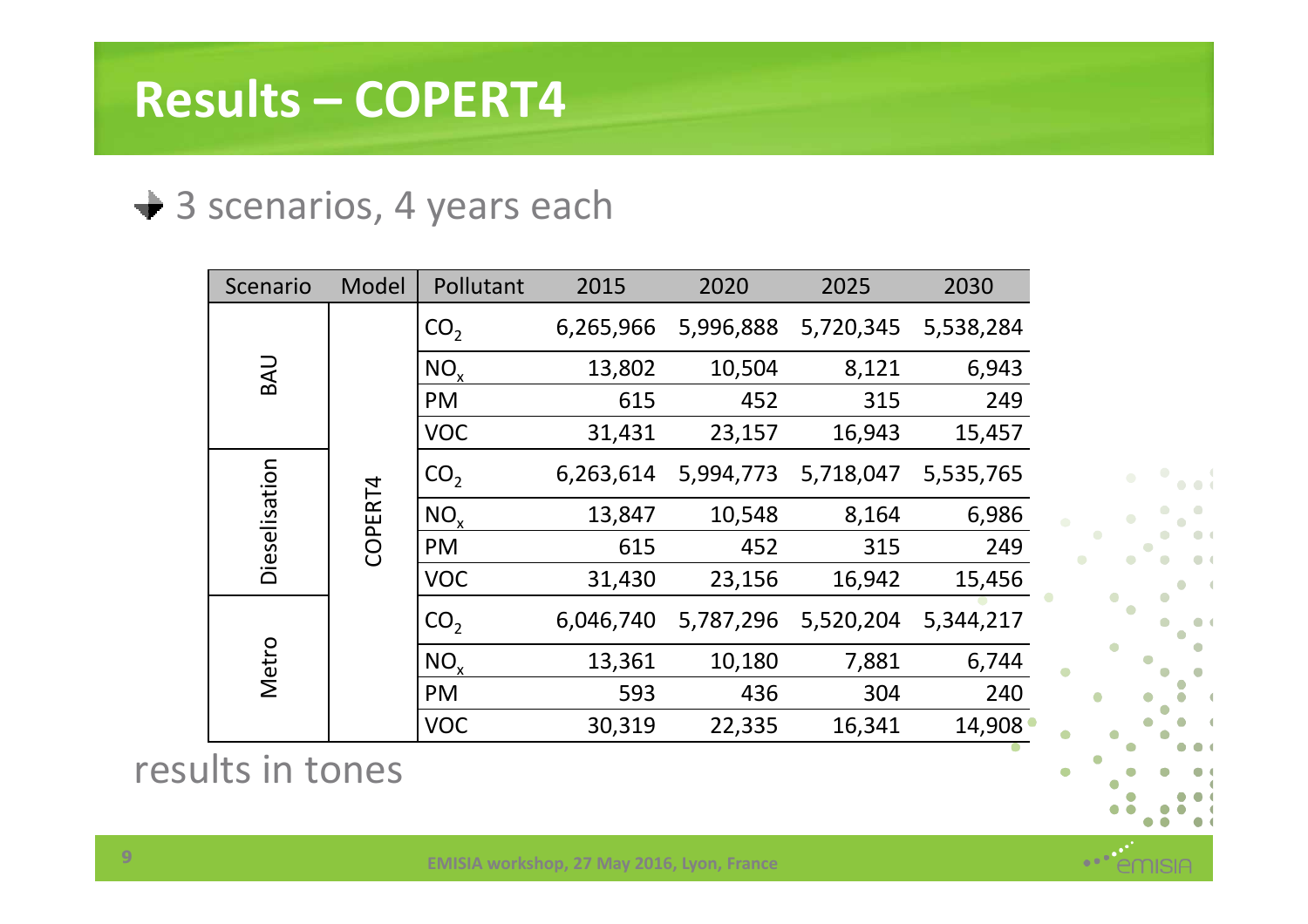#### **→ 3 scenarios, 4 years each**

| Scenario      | Model  | Pollutant       | 2015      | 2020      | 2025      | 2030      |
|---------------|--------|-----------------|-----------|-----------|-----------|-----------|
|               |        | CO <sub>2</sub> | 7,752,144 | 7,679,065 | 7,554,748 | 7,338,186 |
| <b>UAS</b>    |        | $NO_{x}$        | 18,327    | 15,212    | 11,634    | 8,230     |
|               |        | PM              | 665       | 533       | 391       | 216       |
|               |        | <b>VOC</b>      | 19,491    | 13,997    | 9,335     | 7,018     |
|               | 5      | CO <sub>2</sub> | 7,741,458 | 7,674,841 | 7,552,600 | 7,335,325 |
| Dieselisation |        | $NO_{x}$        | 17,247    | 14,780    | 11,772    | 8,300     |
|               | COPERT | PM              | 668       | 536       | 394       | 216       |
|               |        | <b>VOC</b>      | 17,356    | 13,049    | 9,440     | 7,049     |
|               |        | CO <sub>2</sub> | 7,471,683 | 7,407,274 | 7,289,041 | 7,079,190 |
| Metro         |        | NO <sub>x</sub> | 16,639    | 14,260    | 11,359    | 8,009     |
|               |        | PM              | 645       | 517       | 380       | 209       |
|               |        | <b>VOC</b>      | 16,751    | 12,593    | 9,109     | 6,802     |

results in tones



a a l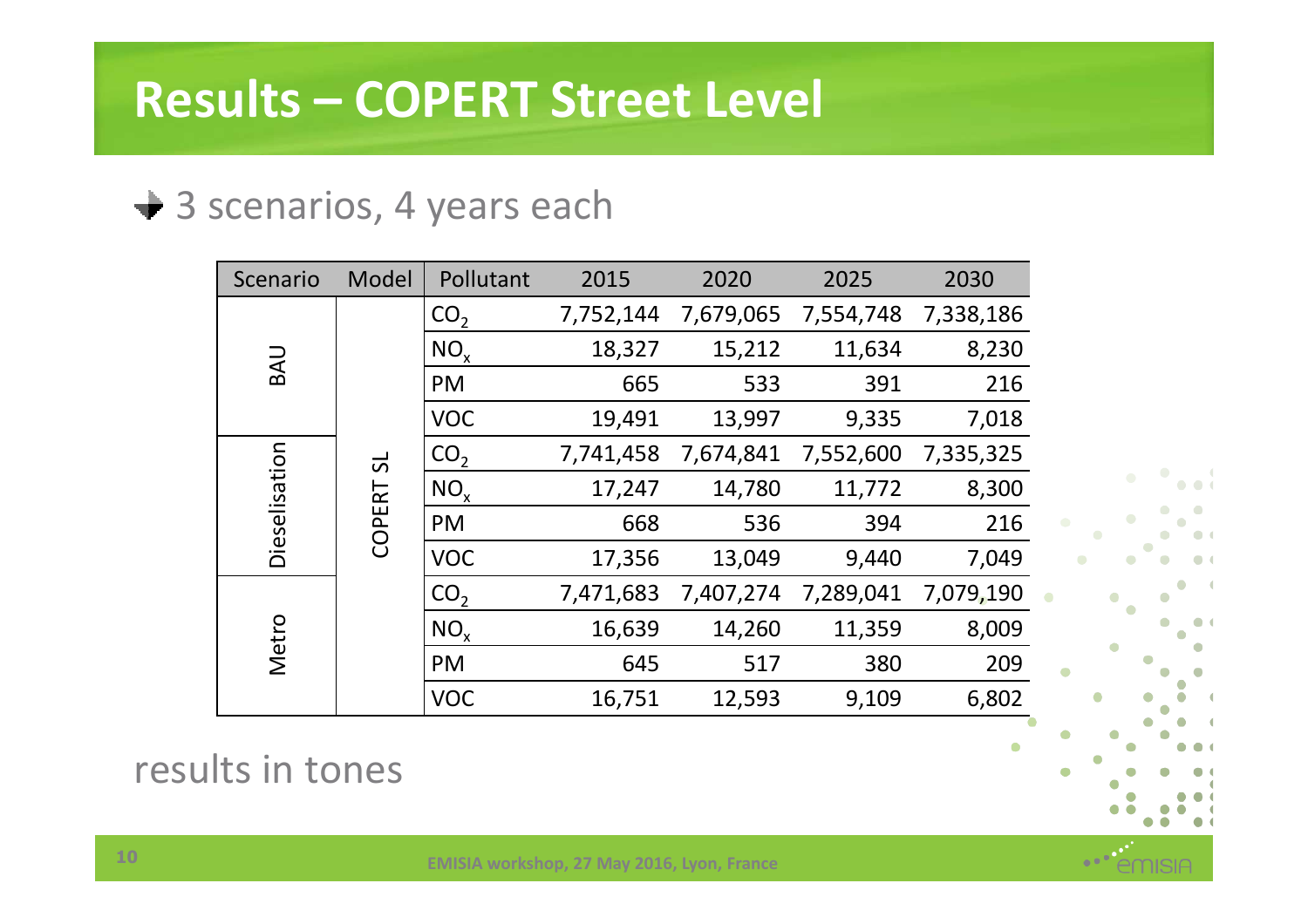## **Results – time series**

#### $\rightarrow$  NOx emissions



۵

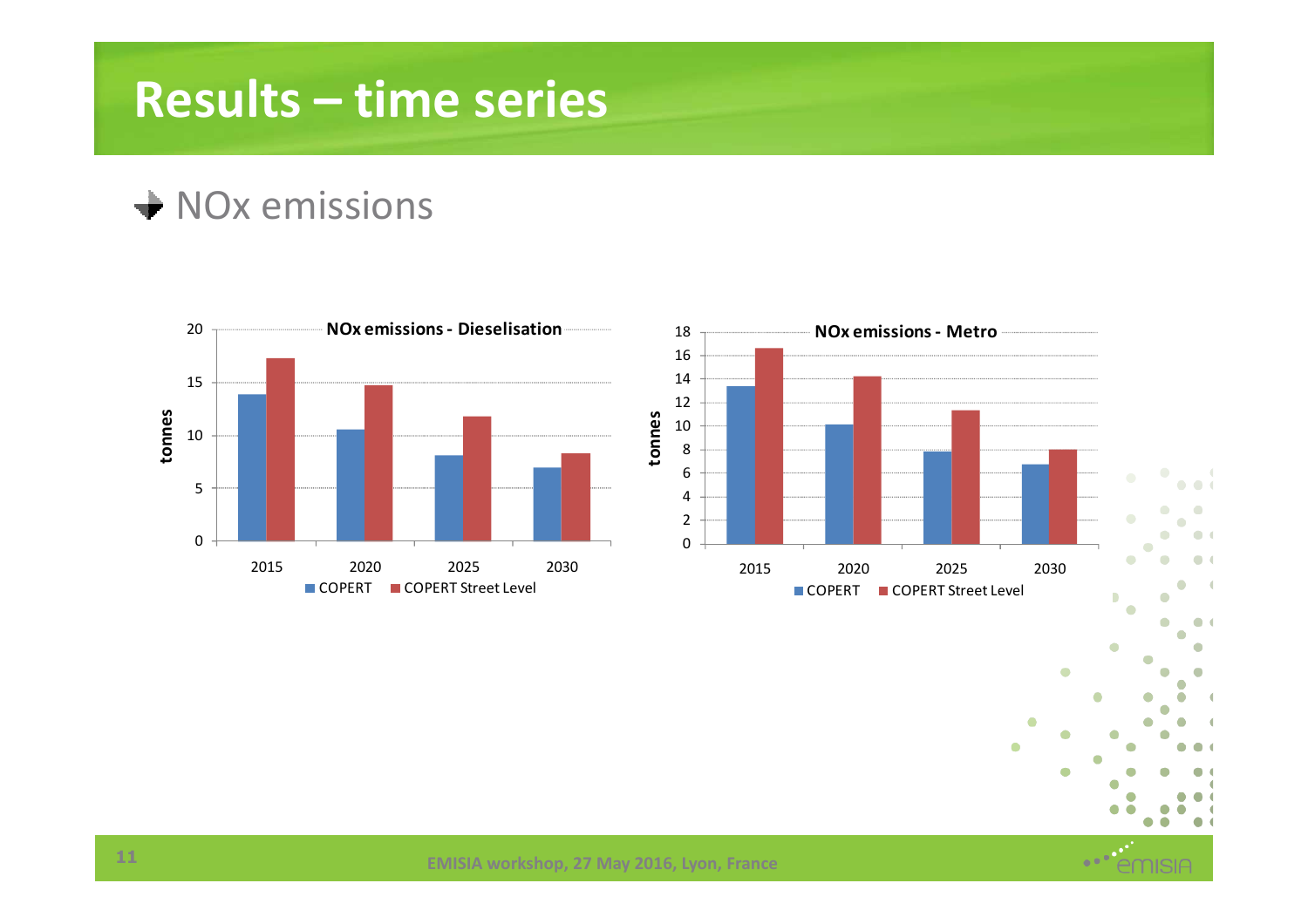### **Results – BAU vs Dieselisation**

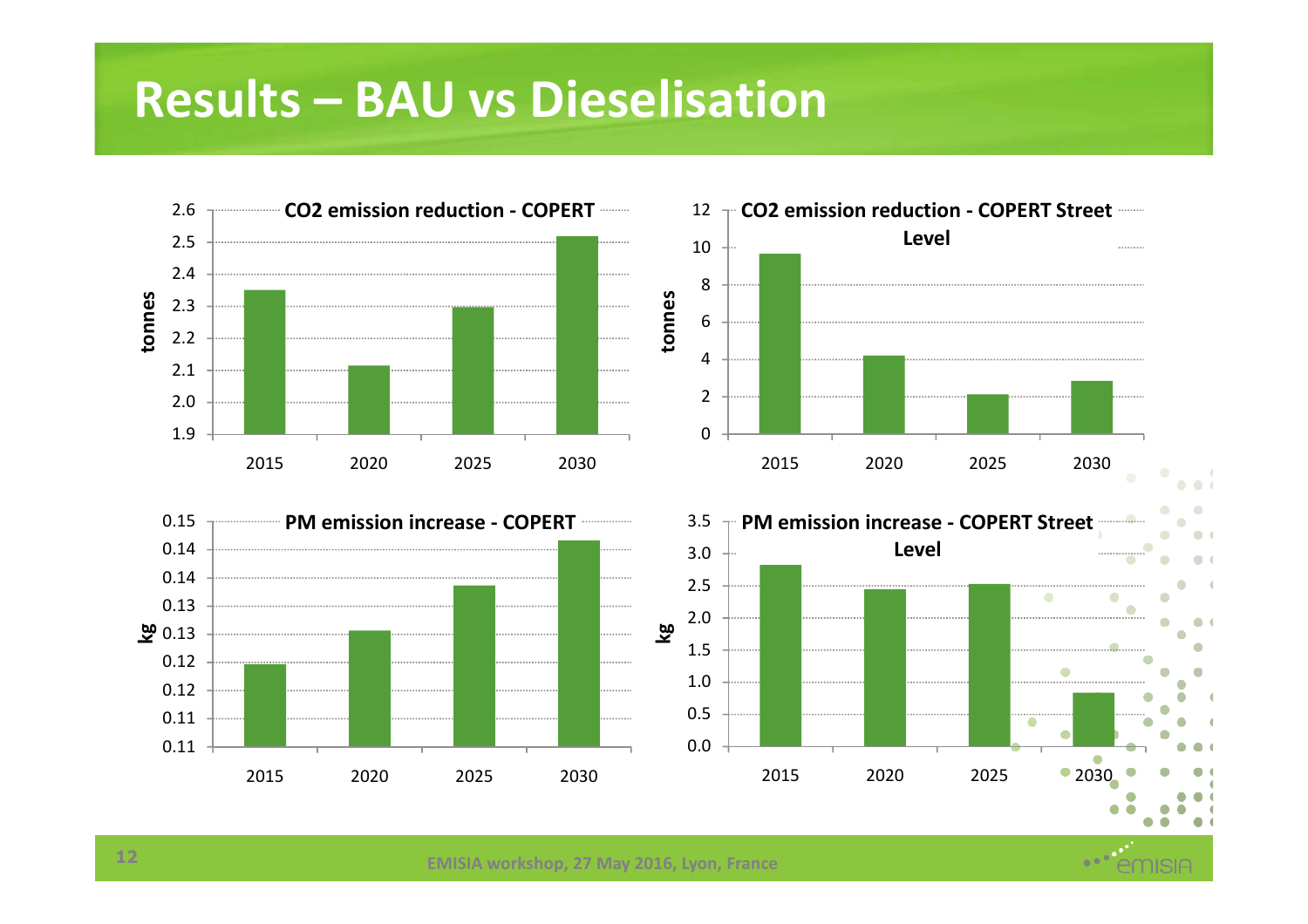### **Results – BAU vs Metro**









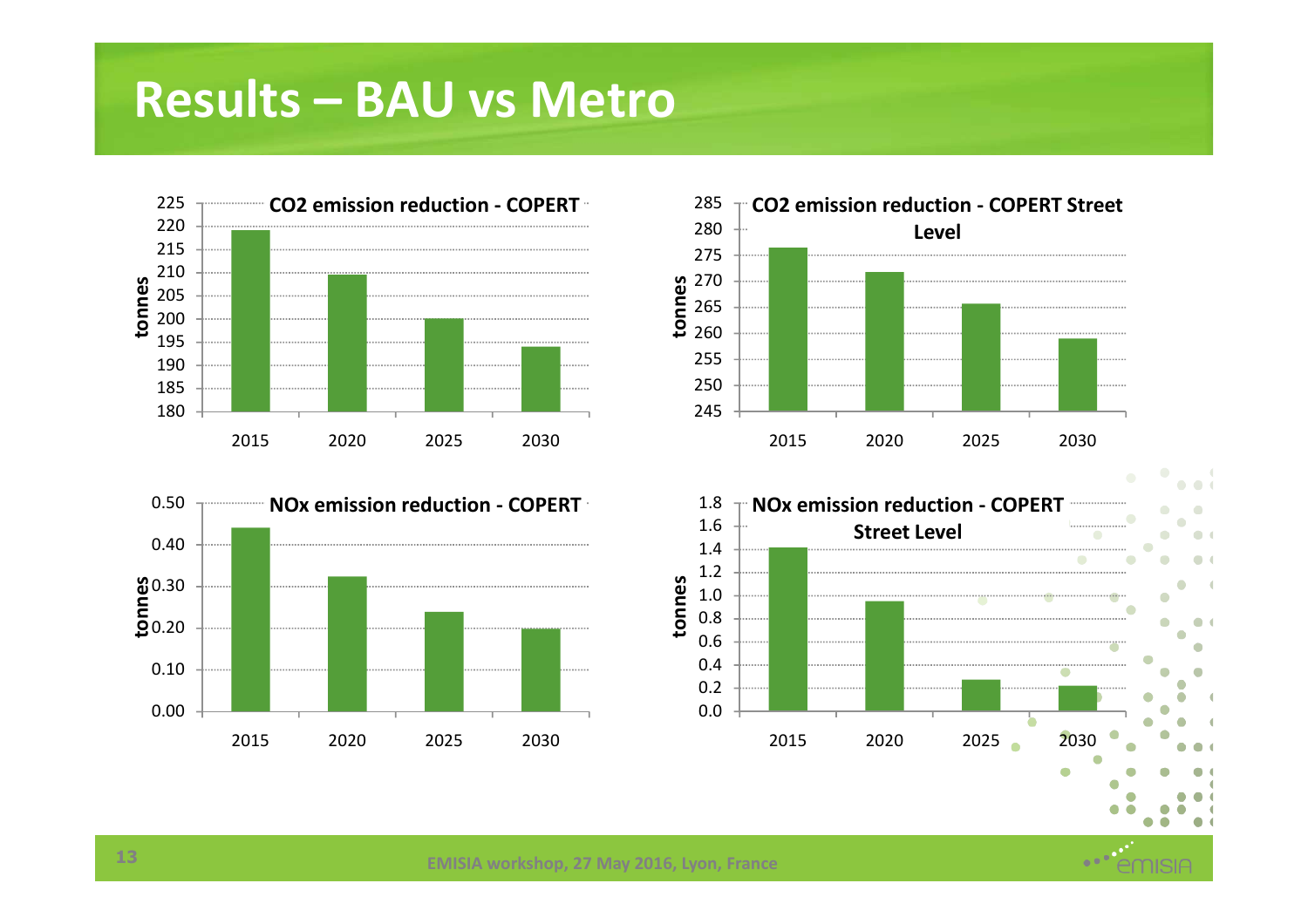# **Software comparison**

- **→ COPERT4 requires post processing and average values** for input data (speed, vehicle mileage, fleet composition)
- **→ COPERT Street Level calculates using different input** data for each road segment (speed, segment length, fleet composition)



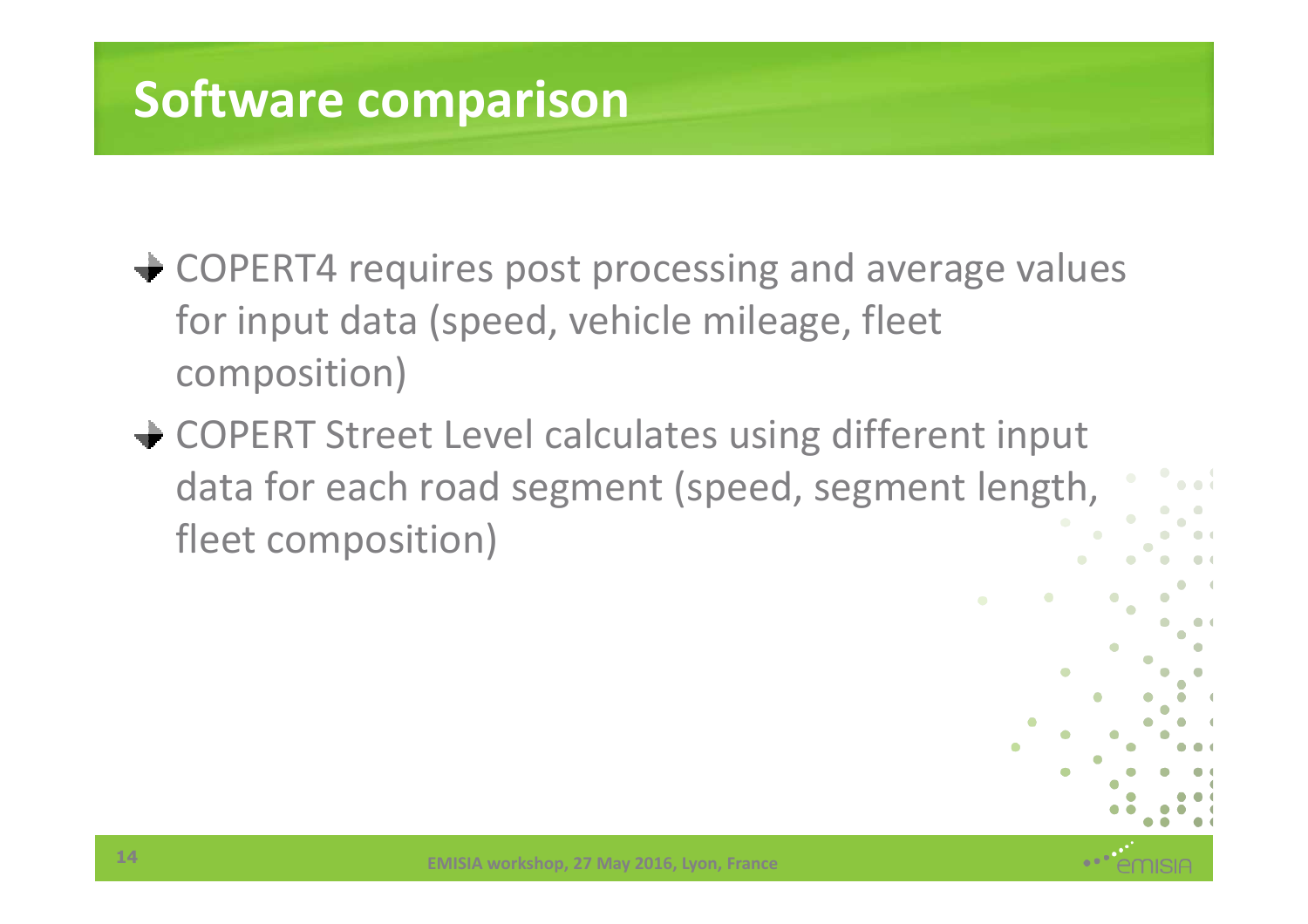### **Effect of average speed on results**

 $\div$  Example:

Heavy Duty Vehicle <7.5t Euro I,  $\rm NO_x$  emissions



+ COPERT Street Level: 586 kg

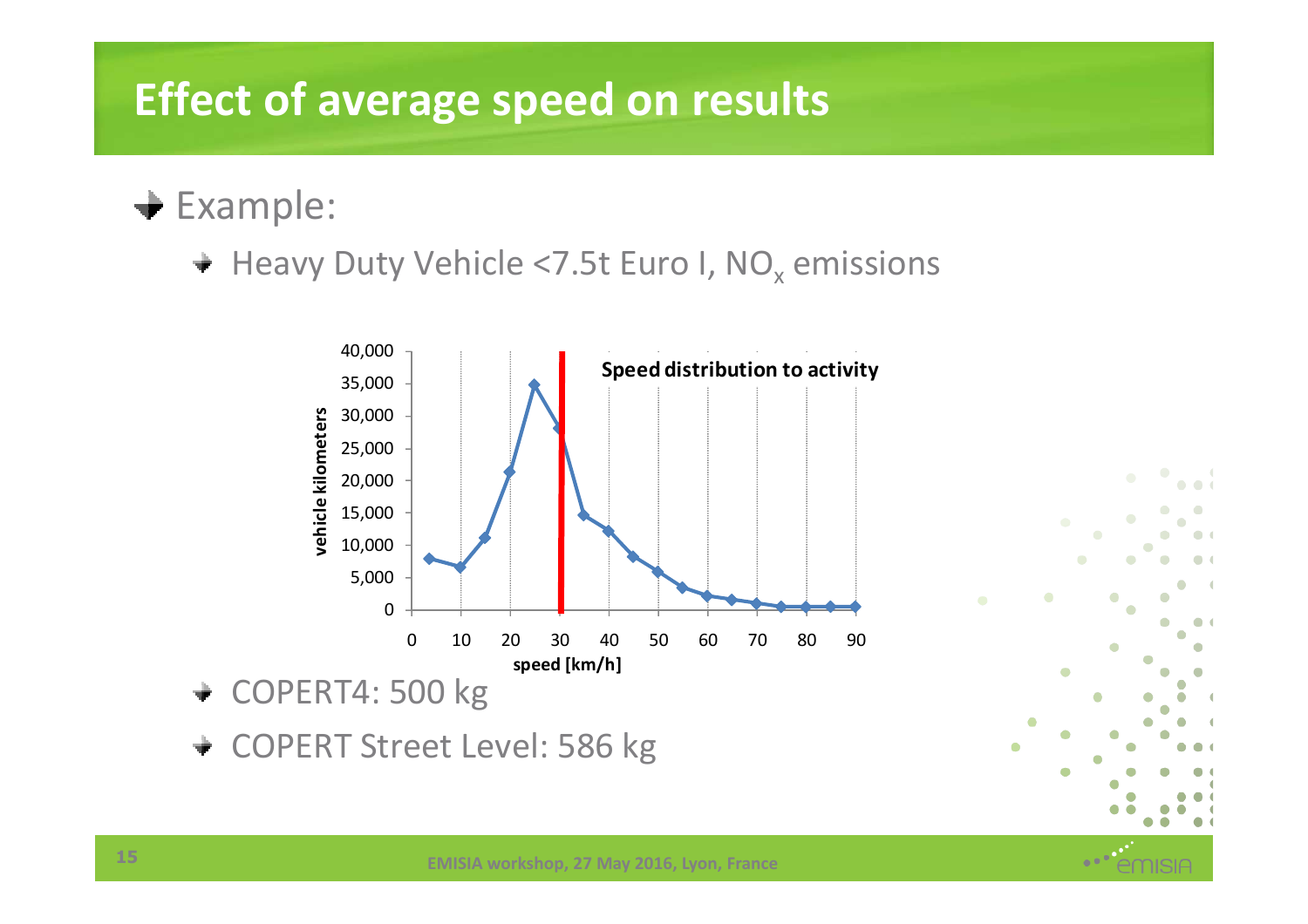### **Effect of average fleet composition on results**

#### Two different fleet distributions, VOC emissions on COPERT4

| Vehicle category                           | Fleet distribution<br>(COPERT4 default)                  | Activity [vehkm] | <b>VOC emission factor</b><br>[g/vehkm] | <b>VOC</b><br>emissions [t] |  |
|--------------------------------------------|----------------------------------------------------------|------------------|-----------------------------------------|-----------------------------|--|
| Passenger Cars                             | 54%                                                      | 12,665,371,729   | 0.013                                   | 163.9                       |  |
| <b>Light Commercial</b><br><b>Vehicles</b> | 11%                                                      | 3,030,954,215    | 0.016                                   | 48.3                        |  |
| <b>Heavy Duty Trucks</b>                   | 2%                                                       | 797,844,662      | 0.161                                   | 128.6                       |  |
| <b>Buses</b>                               | 0%                                                       | 42,757,019       | 1.056                                   | 45.1                        |  |
| <b>Mopeds</b>                              | 19%                                                      | 7,203,148,971    | 1.578                                   | 11,367.8                    |  |
| Motorcycles                                | 15%                                                      | 5,558,812,048    | 0.666                                   | 3,703.2                     |  |
| Sum                                        | 100%                                                     | 29,298,888,646   |                                         | 15,456.9                    |  |
| Vehicle category                           | Fleet distribution<br>(4 lane road, hour<br>09:00-10:00) | Activity [vehkm] | <b>VOC emission factor</b><br>[g/vehkm] | <b>VOC</b><br>emissions [t] |  |
| Passenger Cars                             | 88%                                                      | 12,665,371,729   | 0.013                                   | 332.1                       |  |
| <b>Light Commercial</b><br><b>Vehicles</b> | 1%                                                       | 3,030,954,215    | 0.016                                   | 5.7                         |  |
| <b>Heavy Duty Trucks</b>                   | 1%                                                       | 797,844,662      | 0.161                                   | 28.8                        |  |
| <b>Buses</b>                               | 0%                                                       | 42,757,019       | 1.056                                   | 75.3                        |  |
| <b>Mopeds</b>                              | 5%                                                       | 7,203,148,971    | 1.578                                   | 2,136.1                     |  |
| Motorcycles                                | 6%                                                       | 5,558,812,048    | 0.666                                   | $1,119.\overline{1}$        |  |
| Sum                                        | 100%                                                     | 29,298,888,646   |                                         | 3,697.1                     |  |

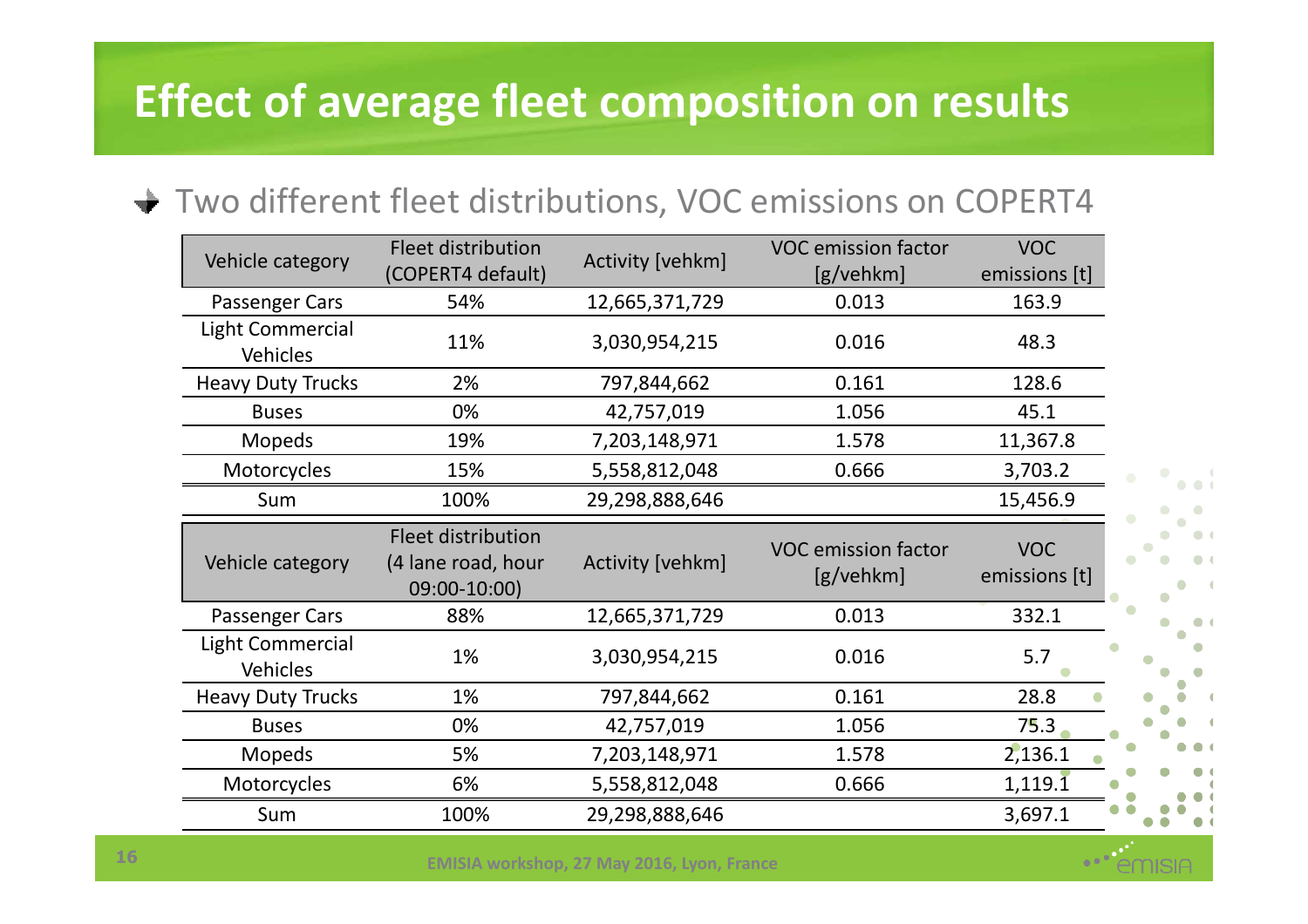# **Conclusions - quantitative**

**→ Both models show expected emission trends** 

- Average approach (COPERT4):
	- $\div$  eliminates hotspots
	- $\div$  excludes important information such as different fleet composition in each road type and hour (traffic model)
	- can lead to increased or decreased total emissions

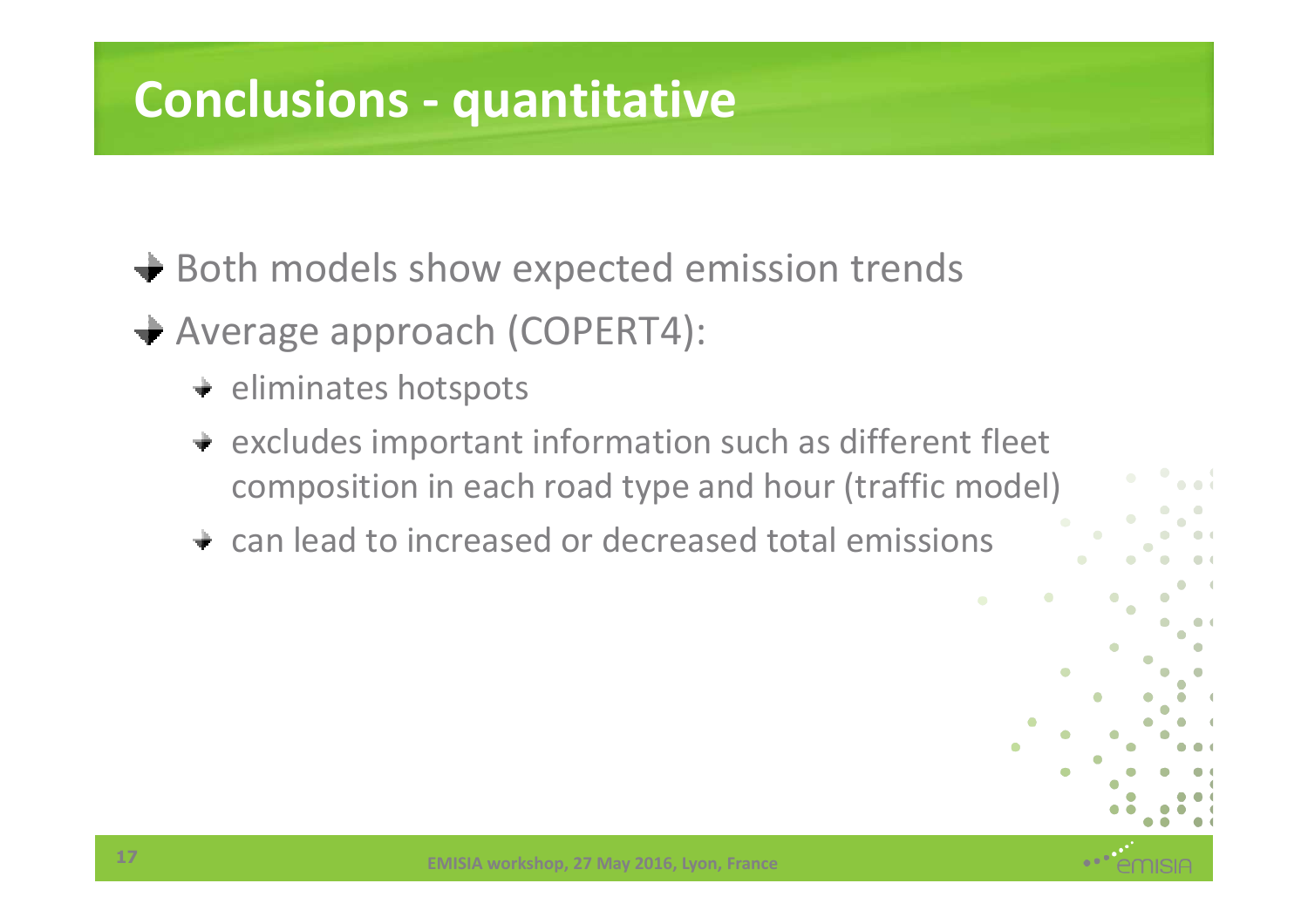## **Example**

# $\mathsf{CO}_2$  emissions for BAU scenario in year 2015



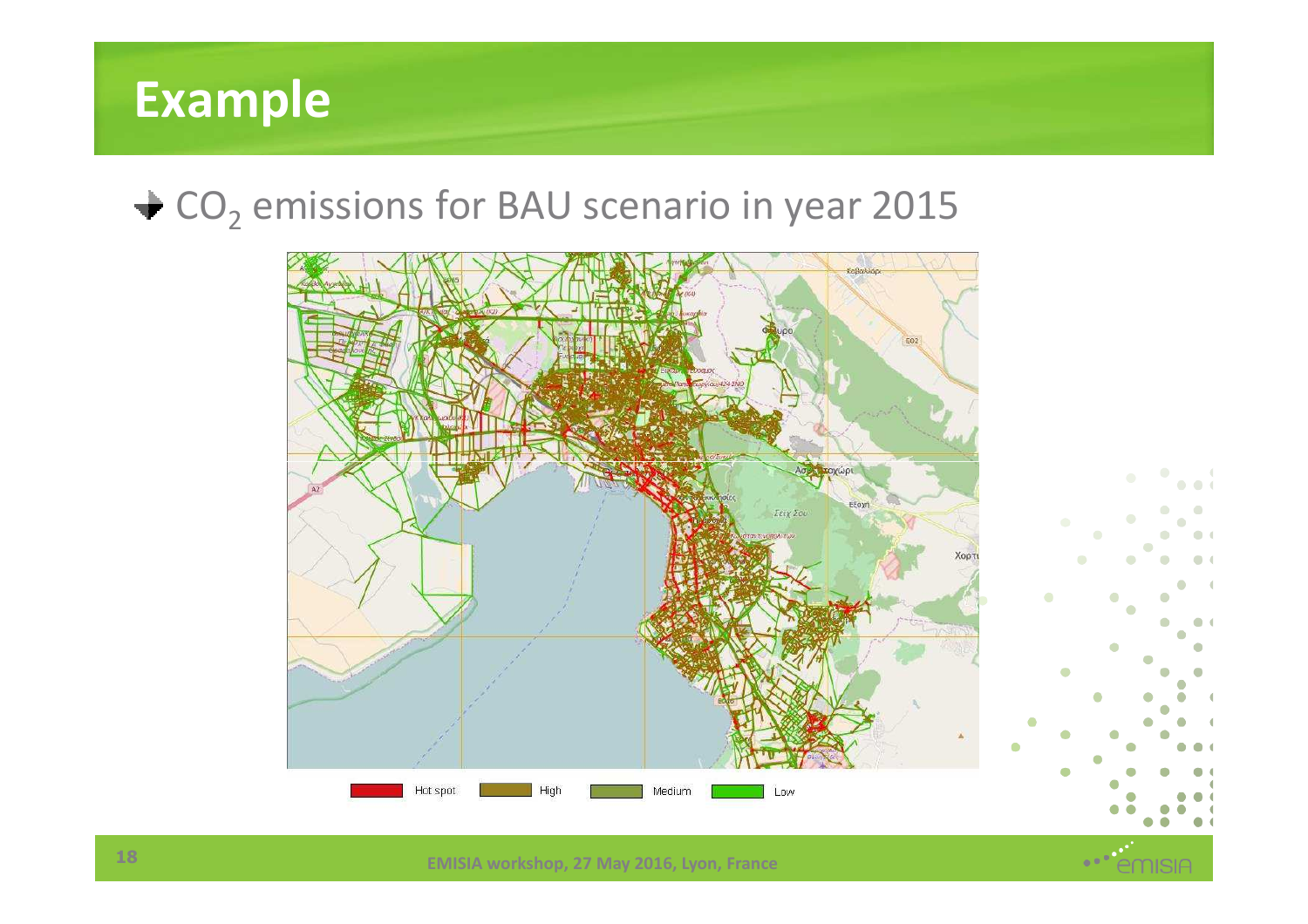# **Conclusions - qualitative**

- **→ Post processing requirement (COPERT4) increases** calculation and working time, especially when dealing with large amount of data
	- 55.000 road segments
	- 30.000.000 vehicle kilometers
	- + 9 road types
	- $+24$  hours